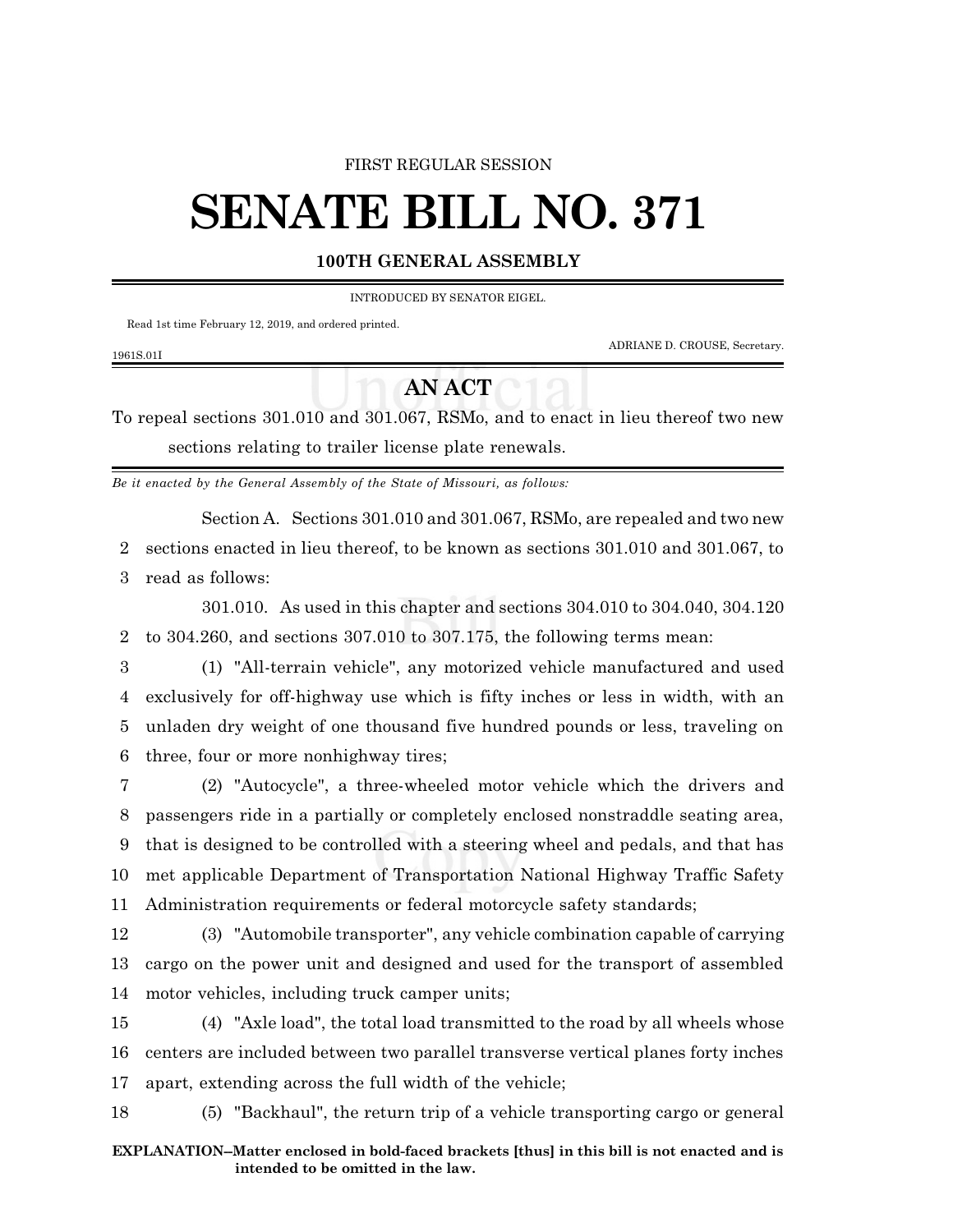freight, especially when carrying goods back over all or part of the same route;

 (6) "Boat transporter", any vehicle combination capable of carrying cargo on the power unit and designed and used specifically to transport assembled boats and boat hulls. Boats may be partially disassembled to facilitate transporting;

 (7) "Body shop", a business that repairs physical damage on motor vehicles that are not owned by the shop or its officers or employees by mending, straightening, replacing body parts, or painting;

 (8) "Bus", a motor vehicle primarily for the transportation of a driver and eight or more passengers but not including shuttle buses;

 (9) "Commercial motor vehicle", a motor vehicle designed or regularly used for carrying freight and merchandise, or more than eight passengers but not including vanpools or shuttle buses;

 (10) "Cotton trailer", a trailer designed and used exclusively for transporting cotton at speeds less than forty miles per hour from field to field or from field to market and return;

 (11) "Dealer", any person,firm, corporation, association, agent or subagent engaged in the sale or exchange of new, used or reconstructed motor vehicles or trailers;

 (12) "Director" or "director of revenue", the director of the department of revenue;

(13) "Driveaway operation":

 (a) The movement of a motor vehicle or trailer by any person or motor carrier other than a dealer over any public highway, under its own power singly, or in a fixed combination of two or more vehicles, for the purpose of delivery for sale or for delivery either before or after sale;

 (b) The movement of any vehicle or vehicles, not owned by the transporter, constituting the commodity being transported, by a person engaged in the business of furnishing drivers and operators for the purpose of transporting vehicles in transit from one place to another by the driveaway or towaway methods; or

 (c) The movement of a motor vehicle by any person who is lawfully engaged in the business of transporting or delivering vehicles that are not the person's own and vehicles of a type otherwise required to be registered, by the driveaway or towaway methods, from a point of manufacture, assembly or distribution or from the owner of the vehicles to a dealer or sales agent of a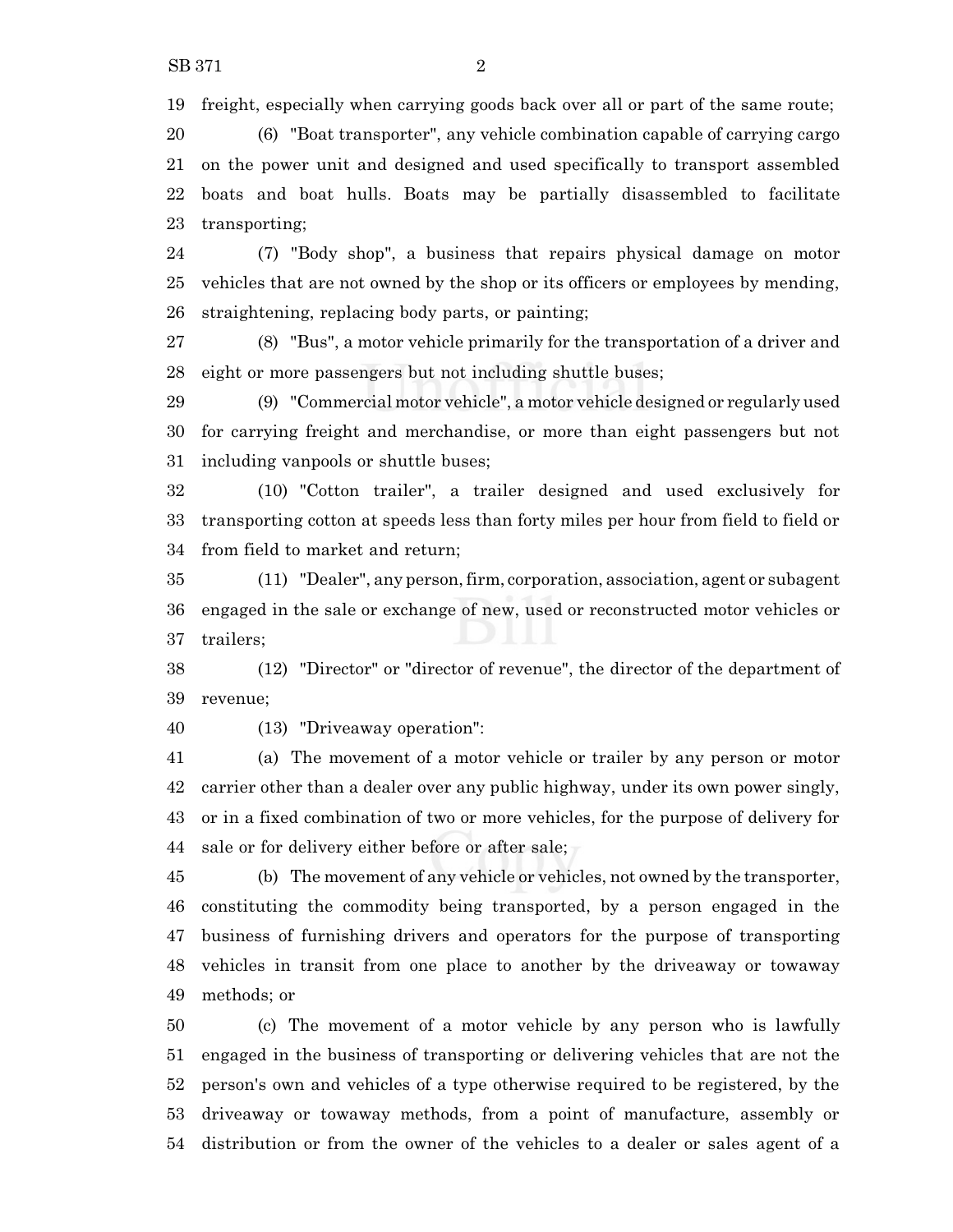manufacturer or to any consignee designated by the shipper or consignor;

 (14) "Dromedary", a box, deck, or plate mounted behind the cab and forward of the fifth wheel on the frame of the power unit of a truck tractor-semitrailer combination. A truck tractor equipped with a dromedary may carry part of a load when operating independently or in a combination with a semitrailer;

(15) "Farm tractor", a tractor used exclusively for agricultural purposes;

 (16) "Fleet", any group of ten or more motor vehicles owned by the same owner;

(17) "Fleet vehicle", a motor vehicle which is included as part of a fleet;

 (18) "Fullmount", a vehicle mounted completely on the frame of either the first or last vehicle in a saddlemount combination;

 (19) "Gross weight", the weight of vehicle and/or vehicle combination without load, plus the weight of any load thereon;

 (20) "Hail-damaged vehicle", any vehicle, the body of which has become dented as the result of the impact of hail;

 (21) "Highway", any public thoroughfare for vehicles, including state roads, county roads and public streets, avenues, boulevards, parkways or alleys in any municipality;

 (22) "Improved highway", a highway which has been paved with gravel, macadam, concrete, brick or asphalt, or surfaced in such a manner that it shall have a hard, smooth surface;

 (23) "Intersecting highway", any highway which joins another, whether or not it crosses the same;

(24) "Junk vehicle", a vehicle which:

 (a) Is incapable of operation or use upon the highways and has no resale value except as a source of parts or scrap; or

 (b) Has been designated as junk or a substantially equivalent designation by this state or any other state;

 (25) "Kit vehicle", a motor vehicle assembled by a person other than a generally recognized manufacturer of motor vehicles by the use of a glider kit or replica purchased from an authorized manufacturer and accompanied by a manufacturer's statement of origin;

 (26) "Land improvement contractors' commercial motor vehicle", any not-for-hire commercial motor vehicle the operation of which is confined to:

(a) An area that extends not more than a radius of one hundred miles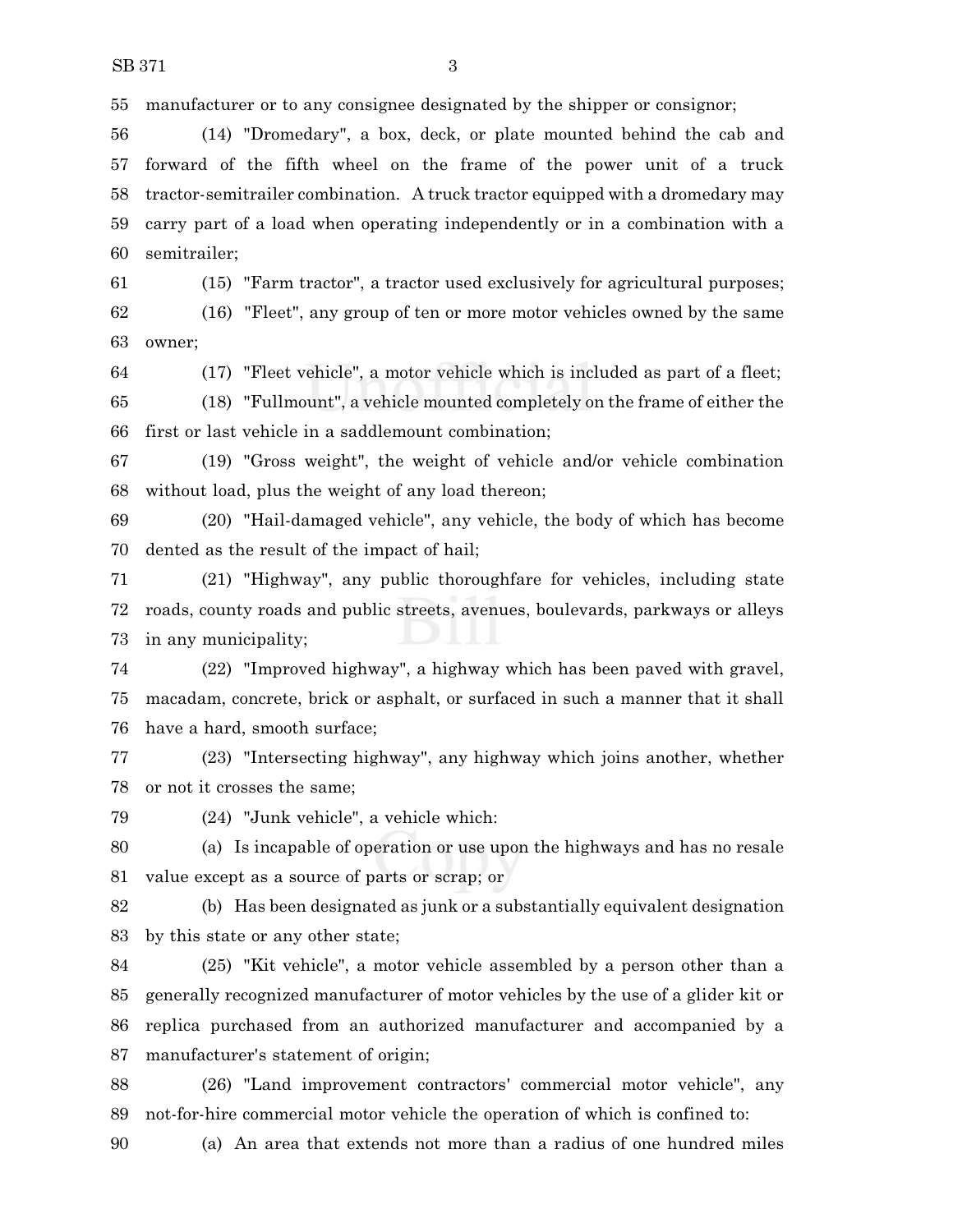from its home base of operations when transporting its owner's machinery, equipment, or auxiliary supplies to or from projects involving soil and water conservation, or to and from equipment dealers' maintenance facilities for maintenance purposes; or

 (b) An area that extends not more than a radius of fifty miles from its home base of operations when transporting its owner's machinery, equipment, or auxiliary supplies to or from projects not involving soil and water conservation. Nothing in this subdivision shall be construed to prevent any motor vehicle from being registered as a commercial motor vehicle or local commercial motor vehicle; (27) "Local commercial motor vehicle", a commercial motor vehicle whose operations are confined to a municipality and that area extending not more than fifty miles therefrom, or a commercial motor vehicle whose property-carrying operations are confined solely to the transportation of property owned by any person who is the owner or operator of such vehicle to or from a farm owned by such person or under the person's control by virtue of a landlord and tenant lease; provided that any such property transported to any such farm is for use in the operation of such farm;

 (28) "Local log truck", a commercial motor vehicle which is registered pursuant to this chapter to operate as a motor vehicle on the public highways of this state, used exclusively in this state, used to transport harvested forest products, operated solely at a forested site and in an area extending not more than a one hundred mile radius from such site, carries a load with dimensions not in excess of twenty-five cubic yards per two axles with dual wheels, and when operated on the national system of interstate and defense highways described in 23 U.S.C. Section 103, as amended, or outside the one hundred mile radius from such site with an extended distance local log truck permit, such vehicle shall not exceed the weight limits of section 304.180, does not have more than four axles, and does not pull a trailer which has more than three axles. Harvesting equipment which is used specifically for cutting, felling, trimming, delimbing, debarking, chipping, skidding, loading, unloading, and stacking may be transported on a local log truck. A local log truck may not exceed the limits required by law, however, if the truck does exceed such limits as determined by the inspecting officer, then notwithstanding any other provisions of law to the contrary, such truck shall be subject to the weight limits required by such sections as licensed for eighty thousand pounds;

(29) "Local log truck tractor", a commercial motor vehicle which is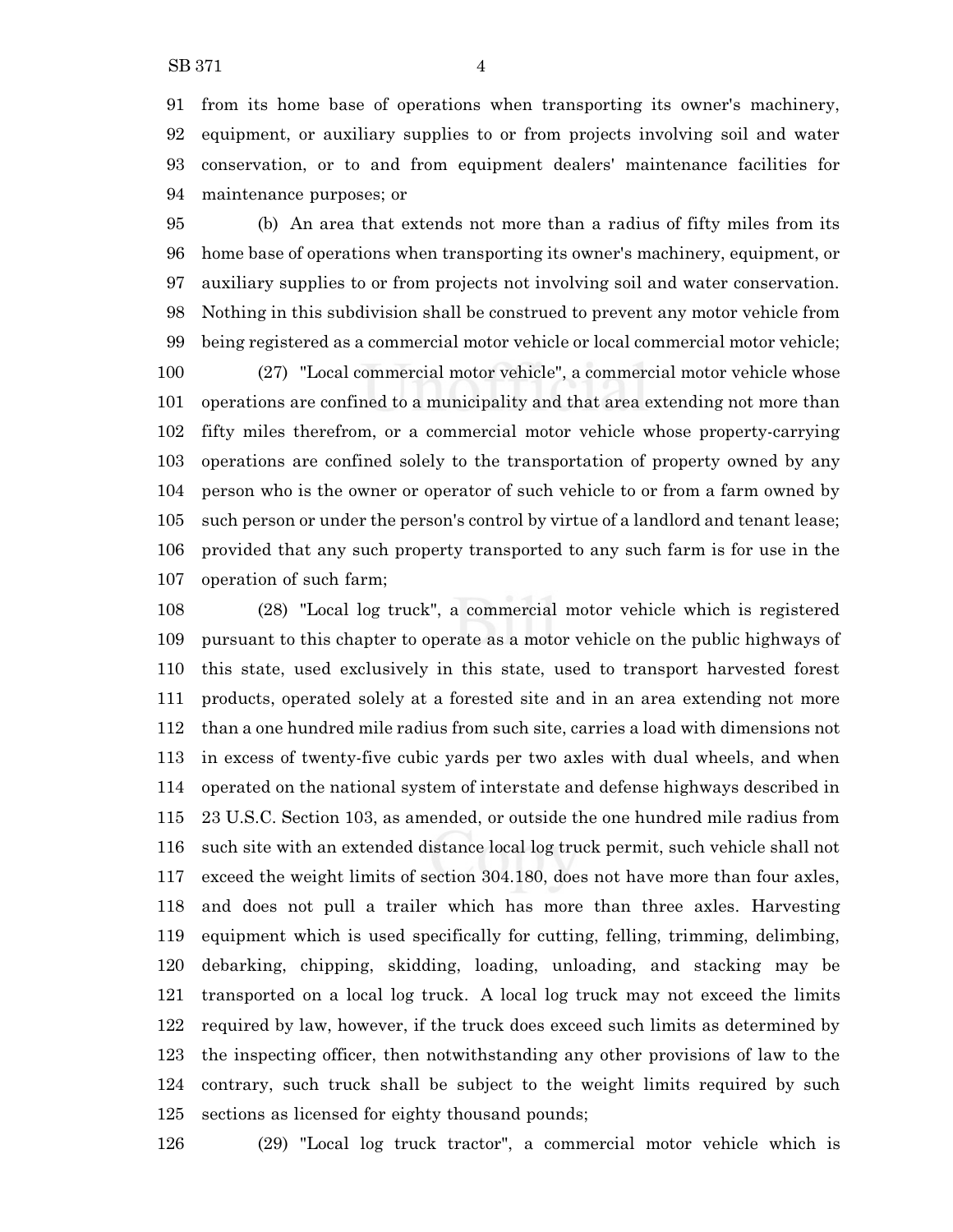registered under this chapter to operate as a motor vehicle on the public highways of this state, used exclusively in this state, used to transport harvested forest products, operated at a forested site and in an area extending not more than a one hundred mile radius from such site, operates with a weight not exceeding twenty-two thousand four hundred pounds on one axle or with a weight not exceeding forty-four thousand eight hundred pounds on any tandem axle, and when operated on the national system of interstate and defense highways described in 23 U.S.C. Section 103, as amended, or outside the one hundred mile radius from such site with an extended distance local log truck permit, such vehicle does not exceed the weight limits contained in section 304.180, and does not have more than three axles and does not pull a trailer which has more than three axles. Violations of axle weight limitations shall be subject to the load limit penalty as described for in sections 304.180 to 304.220;

 (30) "Local transit bus", a bus whose operations are confined wholly within a municipal corporation, or wholly within a municipal corporation and a commercial zone, as defined in section 390.020, adjacent thereto, forming a part of a public transportation system within such municipal corporation and such municipal corporation and adjacent commercial zone;

 (31) "Log truck", a vehicle which is not a local log truck or local log truck tractor and is used exclusively to transport harvested forest products to and from forested sites which is registered pursuant to this chapter to operate as a motor vehicle on the public highways of this state for the transportation of harvested forest products;

 (32) "Major component parts", the rear clip, cowl, frame, body, cab, front-end assembly, and front clip, as those terms are defined by the director of revenue pursuant to rules and regulations or by illustrations;

 (33) "Manufacturer", any person, firm, corporation or association engaged in the business of manufacturing or assembling motor vehicles, trailers or vessels for sale;

 (34) "Motor change vehicle", a vehicle manufactured prior to August, 1957, which receives a new, rebuilt or used engine, and which used the number stamped on the original engine as the vehicle identification number;

 (35) "Motor vehicle", any self-propelled vehicle not operated exclusively upon tracks, except farm tractors;

 (36) "Motor vehicle primarily for business use", any vehicle other than a recreational motor vehicle, motorcycle, motortricycle, or any commercial motor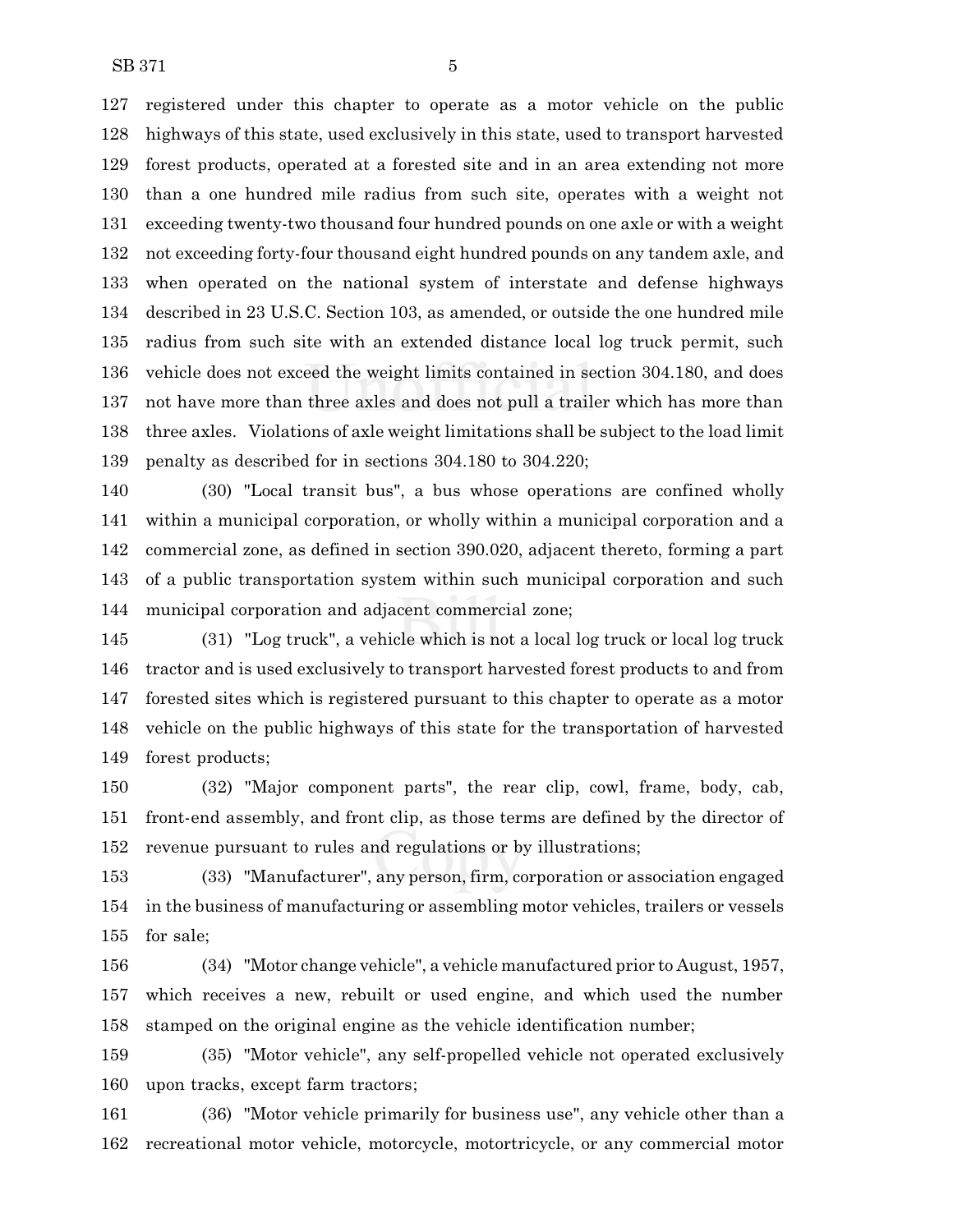vehicle licensed for over twelve thousand pounds:

(a) Offered for hire or lease; or

(b) The owner of which also owns ten or more such motor vehicles;

(37) "Motorcycle", a motor vehicle operated on two wheels;

 (38) "Motorized bicycle", any two-wheeled or three-wheeled device having an automatic transmission and a motor with a cylinder capacity of not more than fifty cubic centimeters, which produces less than three gross brake horsepower, and is capable of propelling the device at a maximum speed of not more than thirty miles per hour on level ground;

 (39) "Motortricycle", a motor vehicle upon which the operator straddles or sits astride that is designed to be controlled by handle bars and is operated on three wheels, including a motorcycle while operated with any conveyance, temporary or otherwise, requiring the use of a third wheel. A motortricycle shall not be included in the definition of all-terrain vehicle;

(40) "Municipality", any city, town or village, whether incorporated or not;

 (41) "Nonresident", a resident of a state or country other than the state of Missouri;

 (42) "Non-USA-std motor vehicle", a motor vehicle not originally manufactured in compliance with United States emissions or safety standards;

(43) "Operator", any person who operates or drives a motor vehicle;

 (44) "Owner", any person, firm, corporation or association, who holds the legal title to a vehicle or in the event a vehicle is the subject of an agreement for the conditional sale or lease thereof with the right of purchase upon performance of the conditions stated in the agreement and with an immediate right of possession vested in the conditional vendee or lessee, or in the event a mortgagor of a vehicle is entitled to possession, then such conditional vendee or lessee or mortgagor shall be deemed the owner;

 (45) "Public garage", a place of business where motor vehicles are housed, stored, repaired, reconstructed or repainted for persons other than the owners or operators of such place of business;

 (46) "Rebuilder", a business that repairs or rebuilds motor vehicles owned by the rebuilder, but does not include certificated common or contract carriers of persons or property;

 (47) "Reconstructed motor vehicle", a vehicle that is altered from its original construction by the addition or substitution of two or more new or used major component parts, excluding motor vehicles made from all new parts, and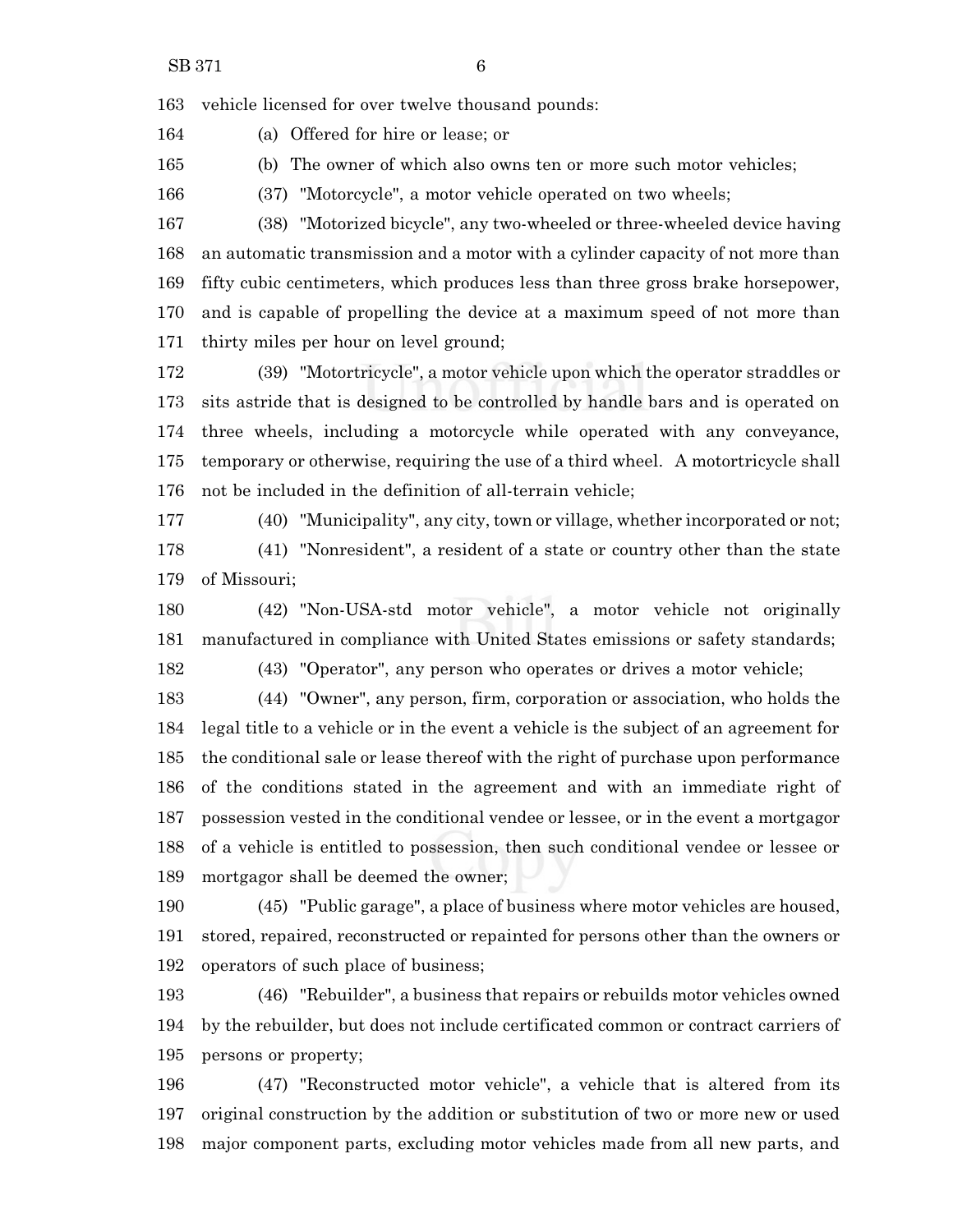new multistage manufactured vehicles;

 (48) "Recreational motor vehicle", any motor vehicle designed, constructed or substantially modified so that it may be used and is used for the purposes of temporary housing quarters, including therein sleeping and eating facilities which are either permanently attached to the motor vehicle or attached to a unit which is securely attached to the motor vehicle. Nothing herein shall prevent any motor vehicle from being registered as a commercial motor vehicle if the motor vehicle could otherwise be so registered;

 (49) "Recreational off-highway vehicle", any motorized vehicle manufactured and used exclusively for off-highway use which is more than fifty inches but no more than sixty-seven inches in width, with an unladen dry weight of two thousand pounds or less, traveling on four or more nonhighway tires and which may have access to ATV trails;

 (50) **"Recreational trailer", any trailer designed, constructed, or substantially modified so that it may be used and is used for the purpose of temporary housing quarters, including therein sleeping or eating facilities, which can be temporarily attached to a motor vehicle or attached to a unit which is securely attached to a motor vehicle;**

 **(51)** "Rollback or car carrier", any vehicle specifically designed to transport wrecked, disabled or otherwise inoperable vehicles, when the transportation is directly connected to a wrecker or towing service;

 **[**(51)**] (52)** "Saddlemount combination", a combination of vehicles in which a truck or truck tractor tows one or more trucks or truck tractors, each connected by a saddle to the frame or fifth wheel of the vehicle in front of it. The "saddle" is a mechanism that connects the front axle of the towed vehicle to the frame or fifth wheel of the vehicle in front and functions like a fifth wheel kingpin connection. When two vehicles are towed in this manner the combination is called a "double saddlemount combination". When three vehicles are towed in this manner, the combination is called a "triple saddlemount combination";

 **[**(52)**] (53)** "Salvage dealer and dismantler", a business that dismantles used motor vehicles for the sale of the parts thereof, and buys and sells used motor vehicle parts and accessories;

 **[**(53)**] (54)** "Salvage vehicle", a motor vehicle, semitrailer, or house trailer which:

 (a) Was damaged during a year that is no more than six years after the manufacturer's model year designation for such vehicle to the extent that the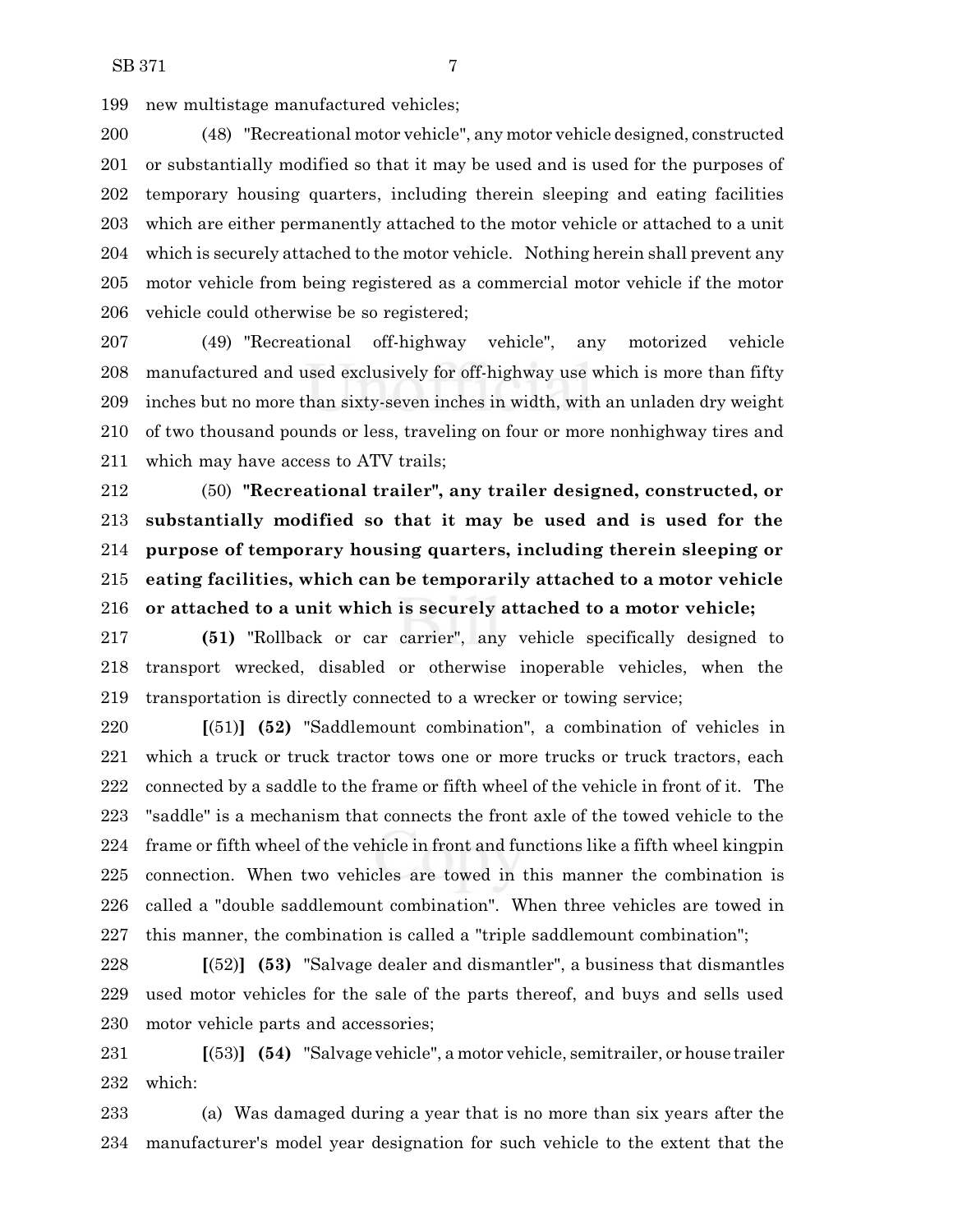total cost of repairs to rebuild or reconstruct the vehicle to its condition immediately before it was damaged for legal operation on the roads or highways exceeds eighty percent of the fair market value of the vehicle immediately preceding the time it was damaged;

 (b) By reason of condition or circumstance, has been declared salvage, either by its owner, or by a person, firm, corporation, or other legal entity exercising the right of security interest in it;

 (c) Has been declared salvage by an insurance company as a result of settlement of a claim;

(d) Ownership of which is evidenced by a salvage title; or

 (e) Is abandoned property which is titled pursuant to section 304.155 or section 304.157 and designated with the words "salvage/abandoned property". The total cost of repairs to rebuild or reconstruct the vehicle shall not include the cost of repairing, replacing, or reinstalling inflatable safety restraints, tires, sound systems, or damage as a result of hail, or any sales tax on parts or materials to rebuild or reconstruct the vehicle. For purposes of this definition, "fair market value" means the retail value of a motor vehicle as:

 a. Set forth in a current edition of any nationally recognized compilation of retail values, including automated databases, or from publications commonly used by the automotive and insurance industries to establish the values of motor vehicles;

 b. Determined pursuant to a market survey of comparable vehicles with regard to condition and equipment; and

 c. Determined by an insurance company using any other procedure recognized by the insurance industry, including market surveys, that is applied by the company in a uniform manner;

 **[**(54)**] (55)** "School bus", any motor vehicle used solely to transport students to or from school or to transport students to or from any place for educational purposes;

 **[**(55)**] (56)** "Scrap processor", a business that, through the use of fixed or mobile equipment, flattens, crushes, or otherwise accepts motor vehicles and vehicle parts for processing or transportation to a shredder or scrap metal operator for recycling;

 **[**(56)**] (57)** "Shuttle bus", a motor vehicle used or maintained by any person, firm, or corporation as an incidental service to transport patrons or customers of the regular business of such person, firm, or corporation to and from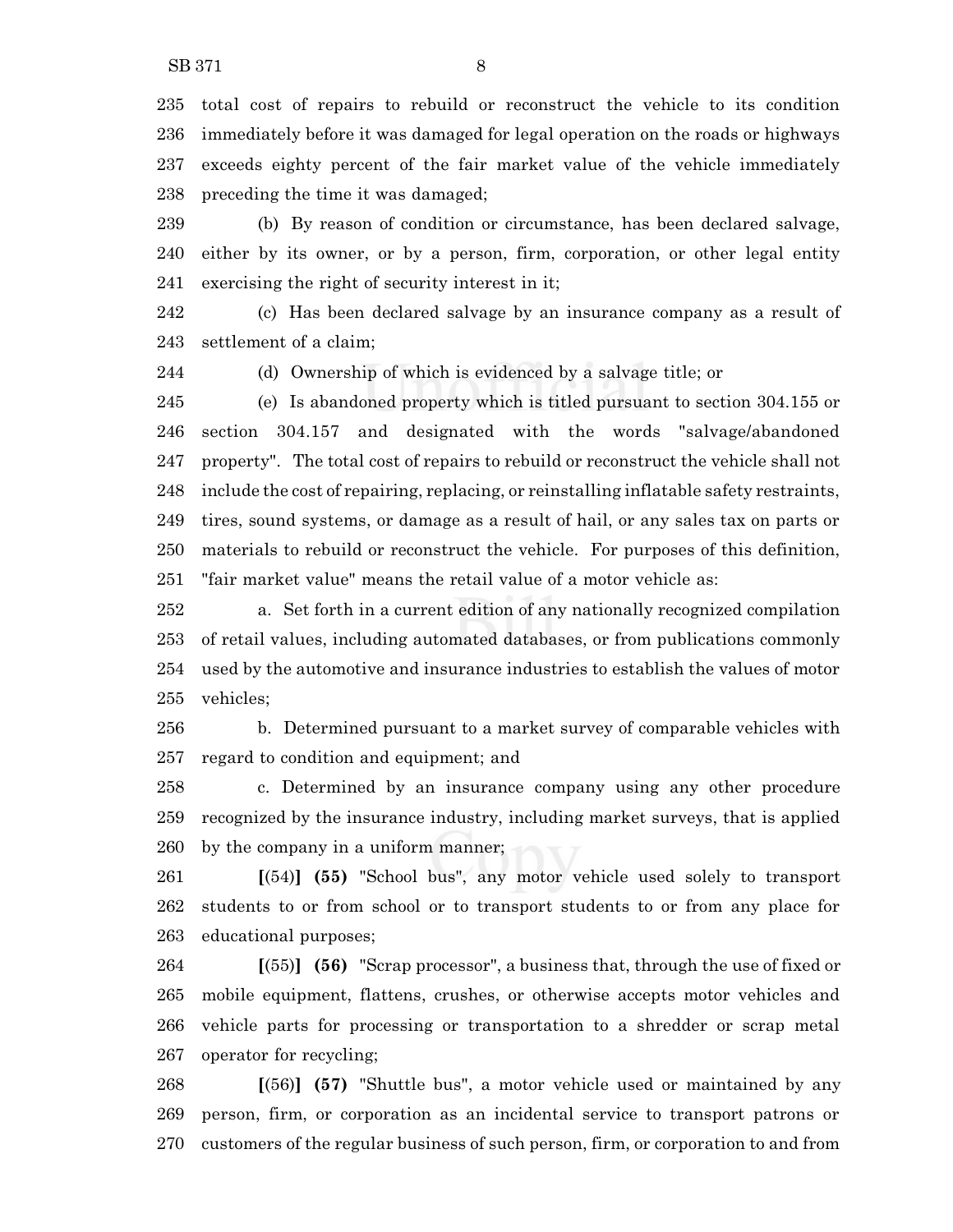the place of business of the person, firm, or corporation providing the service at no fee or charge. Shuttle buses shall not be registered as buses or as commercial motor vehicles;

 **[**(57)**] (58)** "Special mobile equipment", every self-propelled vehicle not designed or used primarily for the transportation of persons or property and incidentally operated or moved over the highways, including farm equipment, implements of husbandry, road construction or maintenance machinery, ditch-digging apparatus, stone crushers, air compressors, power shovels, cranes, graders, rollers, well-drillers and wood-sawing equipment used for hire, asphalt spreaders, bituminous mixers, bucket loaders, ditchers, leveling graders, finished machines, motor graders, road rollers, scarifiers, earth-moving carryalls, scrapers, drag lines, concrete pump trucks, rock-drilling and earth-moving equipment. This enumeration shall be deemed partial and shall not operate to exclude other such vehicles which are within the general terms of this section;

 **[**(58)**] (59)** "Specially constructed motor vehicle", a motor vehicle which shall not have been originally constructed under a distinctive name, make, model or type by a manufacturer of motor vehicles. The term specially constructed motor vehicle includes kit vehicles;

 **[**(59)**] (60)** "Stinger-steered combination", a truck tractor-semitrailer wherein the fifth wheel is located on a drop frame located behind and below the rearmost axle of the power unit;

 **[**(60)**] (61)** "Tandem axle", a group of two or more axles, arranged one behind another, the distance between the extremes of which is more than forty inches and not more than ninety-six inches apart;

 **[**(61)**] (62)** "Towaway trailer transporter combination", a combination of vehicles consisting of a trailer transporter towing unit and two trailers or semitrailers, with a total weight that does not exceed twenty-six thousand pounds; and in which the trailers or semitrailers carry no property and constitute inventory property of a manufacturer, distributer, or dealer of such trailers or semitrailers;

 **[**(62)**] (63)** "Tractor", "truck tractor" or "truck-tractor", a self-propelled motor vehicle designed for drawing other vehicles, but not for the carriage of any load when operating independently. When attached to a semitrailer, it supports a part of the weight thereof;

 **[**(63)**] (64)** "Trailer", any vehicle without motive power designed for carrying property or passengers on its own structure and for being drawn by a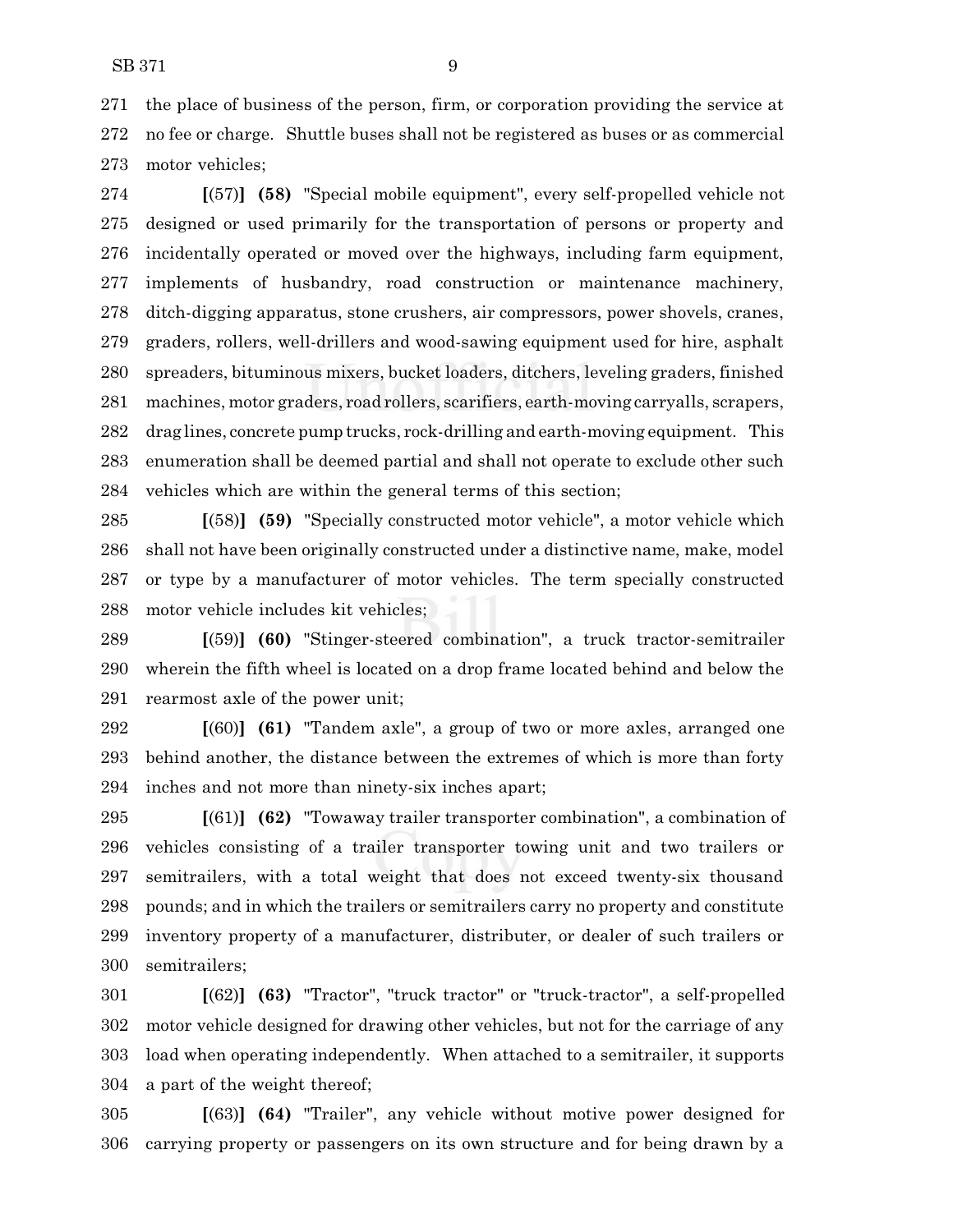self-propelled vehicle, except those running exclusively on tracks, including a semitrailer or vehicle of the trailer type so designed and used in conjunction with a self-propelled vehicle that a considerable part of its own weight rests upon and is carried by the towing vehicle. The term trailer shall not include cotton trailers as defined in this section and shall not include manufactured homes as defined in section 700.010;

 **[**(64)**] (65)** "Trailer transporter towing unit", a power unit that is not used to carry property when operating in a towaway trailer transporter combination;

 **[**(65)**] (66)** "Truck", a motor vehicle designed, used, or maintained for the transportation of property;

 **[**(66)**] (67)** "Truck-tractor semitrailer-semitrailer", a combination vehicle in which the two trailing units are connected with a B-train assembly which is a rigid frame extension attached to the rear frame of a first semitrailer which allows for a fifth-wheel connection point for the second semitrailer and has one less articulation point than the conventional A-dolly connected truck-tractor semitrailer-trailer combination;

 **[**(67)**] (68)** "Truck-trailer boat transporter combination", a boat transporter combination consisting of a straight truck towing a trailer using typically a ball and socket connection with the trailer axle located substantially at the trailer center of gravity rather than the rear of the trailer but so as to maintain a downward force on the trailer tongue;

 **[**(68)**] (69)** "Used parts dealer", a business that buys and sells used motor vehicle parts or accessories, but not including a business that sells only new, remanufactured or rebuilt parts. Business does not include isolated sales at a swap meet of less than three days;

 **[**(69)**] (70)** "Utility vehicle", any motorized vehicle manufactured and used exclusively for off-highway use which is more than fifty inches but no more than sixty-seven inches in width, with an unladen dry weight of two thousand pounds or less, traveling on four or six wheels, to be used primarily for landscaping, lawn care, or maintenance purposes;

 **[**(70)**] (71)** "Vanpool", any van or other motor vehicle used or maintained by any person, group, firm, corporation, association, city, county or state agency, or any member thereof, for the transportation of not less than eight nor more than forty-eight employees, per motor vehicle, to and from their place of employment; however, a vanpool shall not be included in the definition of the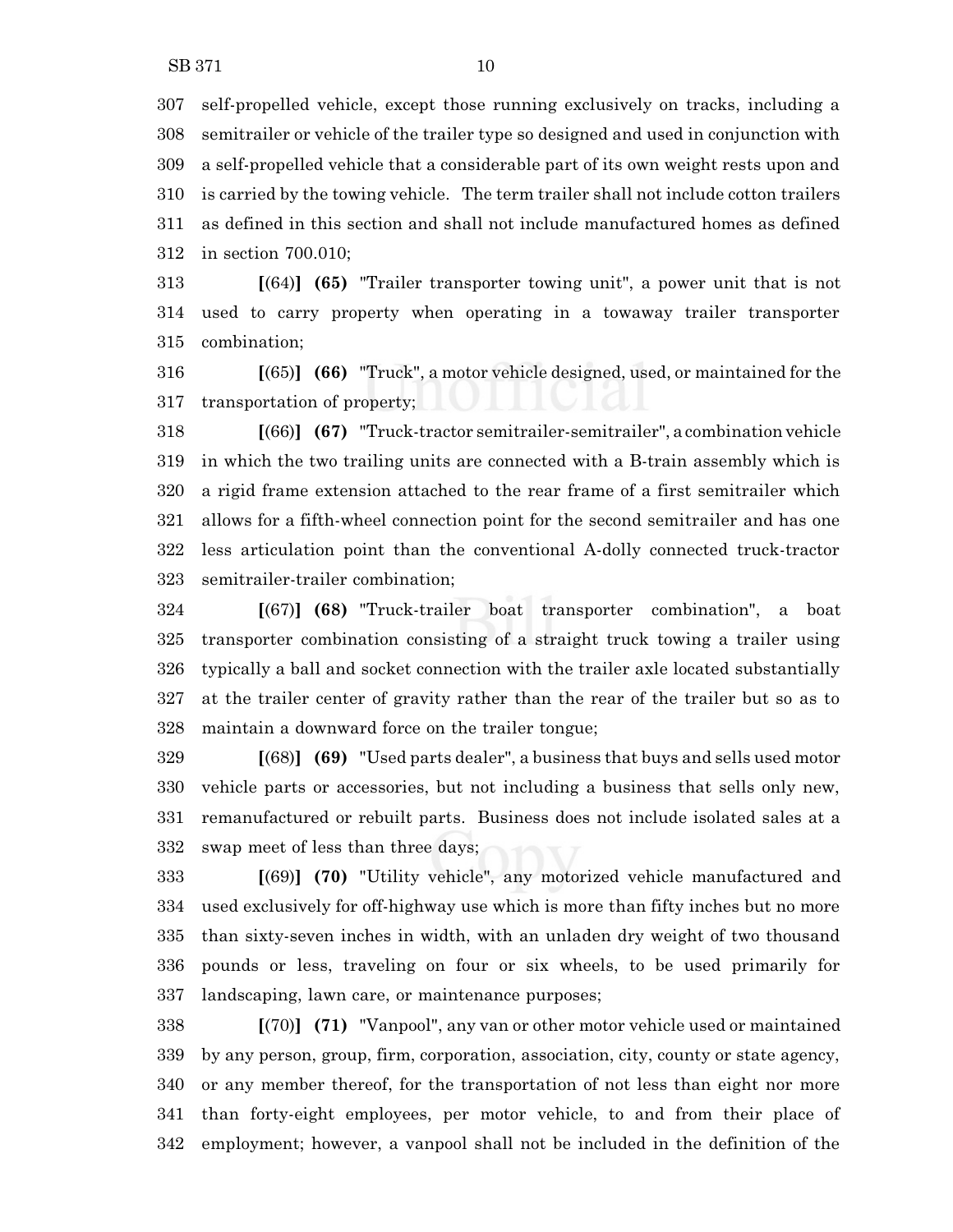term bus or commercial motor vehicle as defined in this section, nor shall a vanpool driver be deemed a chauffeur as that term is defined by section 303.020; nor shall use of a vanpool vehicle for ride-sharing arrangements, recreational, personal, or maintenance uses constitute an unlicensed use of the motor vehicle, unless used for monetary profit other than for use in a ride-sharing arrangement;

 **[**(71)**] (72)** "Vehicle", any mechanical device on wheels, designed primarily for use, or used, on highways, except motorized bicycles, vehicles propelled or drawn by horses or human power, or vehicles used exclusively on fixed rails or tracks, or cotton trailers or motorized wheelchairs operated by handicapped persons;

 **[**(72)**] (73)** "Wrecker" or "tow truck", any emergency commercial vehicle equipped, designed and used to assist or render aid and transport or tow disabled or wrecked vehicles from a highway, road, street or highway rights-of-way to a point of storage or repair, including towing a replacement vehicle to replace a disabled or wrecked vehicle;

 **[**(73)**] (74)** "Wrecker or towing service", the act of transporting, towing or recovering with a wrecker, tow truck, rollback or car carrier any vehicle not owned by the operator of the wrecker, tow truck, rollback or car carrier for which the operator directly or indirectly receives compensation or other personal gain.

301.067. 1. For each trailer or semitrailer there shall be paid an annual fee of seven dollars fifty cents, and in addition thereto such permit fee authorized by law against trailers used in combination with tractors operated under the supervision of the highways and transportation commission of the department of transportation. The fees for tractors used in any combination with trailers or semitrailers or both trailers and semitrailers (other than on passenger-carrying trailers or semitrailers) shall be computed on the total gross weight of the vehicles in the combination with load.

 2. Any trailer or semitrailer may at the option of the registrant be registered for a period of three years upon payment of a registration fee of twenty-two dollars and fifty cents.

 3. Any trailer as defined in section 301.010 or semitrailer may, at the option of the registrant, be registered permanently upon the payment of a registration fee of fifty-two dollars and fifty cents. The permanent plate and registration fee is vehicle specific. The plate and the registration fee paid is nontransferable and nonrefundable, except those covered under the provisions of section 301.442.